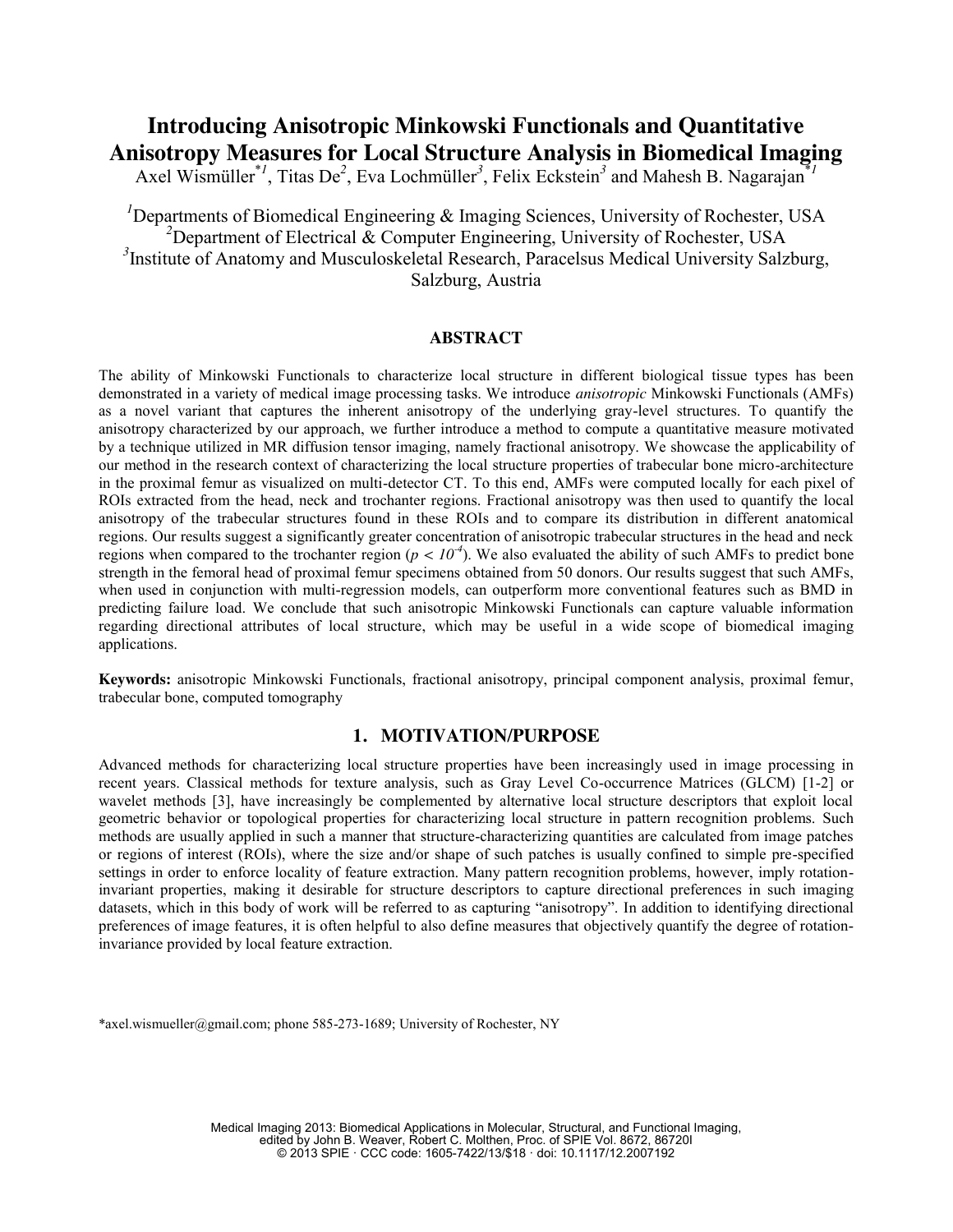In this contribution, we introduce a method to extend the capability of Minkowski Functionals (MFs) [4] to capture anisotropic properties in image data. MFs have recently attracted significant attention in a wide scope of pattern recognition domains, including biomedical imaging applications [5-8]. The computation of such measures requires ROIs to be chosen as fixed local patches with sizes determined by the practical applicability within the image processing task at hand, e.g. as (hyper-) spheres or (hyper-) cubes, such as squares in 2D or cubes in 3D. To address the challenge of capturing rotation-invariant image features, we generalize the concept of MFs by introducing so-called Anisotropic Minkowski Functionals (AMFs). This is accomplished by replacing above mentioned naïve ROI definitions with arbitrary kernel functions that will allow us to identify local preferential feature directions in image data. To quantify the degree of anisotropy measured in analyzed ROIs by our approach, we adapt a fractional anisotropy measure motivated by MR diffusion tensor imaging analysis.



**Figure 1**: Gaussians kernels skewed in 0°, 45°, 90° and 135° (from left to right) used for computation of AMFs.

We demonstrate the applicability of our approach to exploring the degree of anisotropy in trabecular bone structures distributed in different locations of the proximal femur visualized on multi-detector CT. Previous research has revealed that the distribution of trabecular bone is heterogeneous and that structures are anisotropic, i.e., are formed in preferential directions [9], and that the degree of anisotropy varies between different bones, and between different locations within the bones [10]. We investigate the applicability of anisotropic Minkowski Functionals in quantifying the degree of anisotropy in different regions of the femur, i.e. head, neck and trochanter regions for which deviating degrees of anisotropy have been demonstrated in the femoral neck and trochanter, using µCT [10]. We also investigate the use of such AMFs in predicting the bone strength of proximal femur specimens [11]. Previous research has revealed that the bone mineral density of the trabecular compartment in the femoral head is correlated to the failure load of such femur specimens [12]. We compare the ability of our AMF approach to predict the failure load of such femur specimens to that of the conventionally used mean BMD of the femur, as discussed in the following sections. This work is embedded in our group's endeavor to expedite 'big data' analysis in biomedical imaging by means of advanced pattern recognition and machine learning methods for computational radiology, e.g. [13-29].

# **2. DATA**

Femur Specimens: 50 left femoral specimens were harvested from fixed human cadavers available from the Institute of Anatomy in Munich. The donors had previously given agreement for their body to be used for purposes of teaching and research. The surrounding soft tissue was excised prior to imaging and failure load testing. The specimens were degassed and sealed in plastic bags filled with 4% formalin/water solution.

Multi-detector Computed Tomography (MDCT): Cross-sectional images of the femora were acquired using a 16-row multi-detector (MD)-CT scanner (Sensation 16; Siemens Medical Solutions, Erlangen, Germany). The specimens were positioned in the scanner as in an in-vivo exam of the pelvis and proximal femur with mild internal rotation of the femur. Each specimen was scanned with a protocol using a collimation and a table feed of 0.75 mm and a reconstruction index of 0.5 mm. A high resolution reconstruction algorithm (kernel U70u) was used, resulting in an in-plane resolution of  $0.29 \times 0.29 \text{ mm}^2$ . The image matrix was 512 x 512 pixels, with a field of view of 100 mm. Axial images were acquired where each pixel had dimensions 0.1953x0.1953 mm<sup>2</sup> and inter-slice distance was 0.5 mm. Bilinear interpolation was used to create coronal reconstructions from the axial data.

Volume of Interest (VOI) Selection: The outer surface of the cortical shell of the femur was segmented by using bone attenuations of the phantom in each image. A sphere was fitted to the superior surface points of the femoral head using a Gaussian Newton Least Squares technique. The fitted sphere was scaled down to 75% of its original size to account for cortical bone and shape irregularities, and then saved as the femoral head volume of interest (VOI). Further details regarding the fitting algorithm can be found in [12].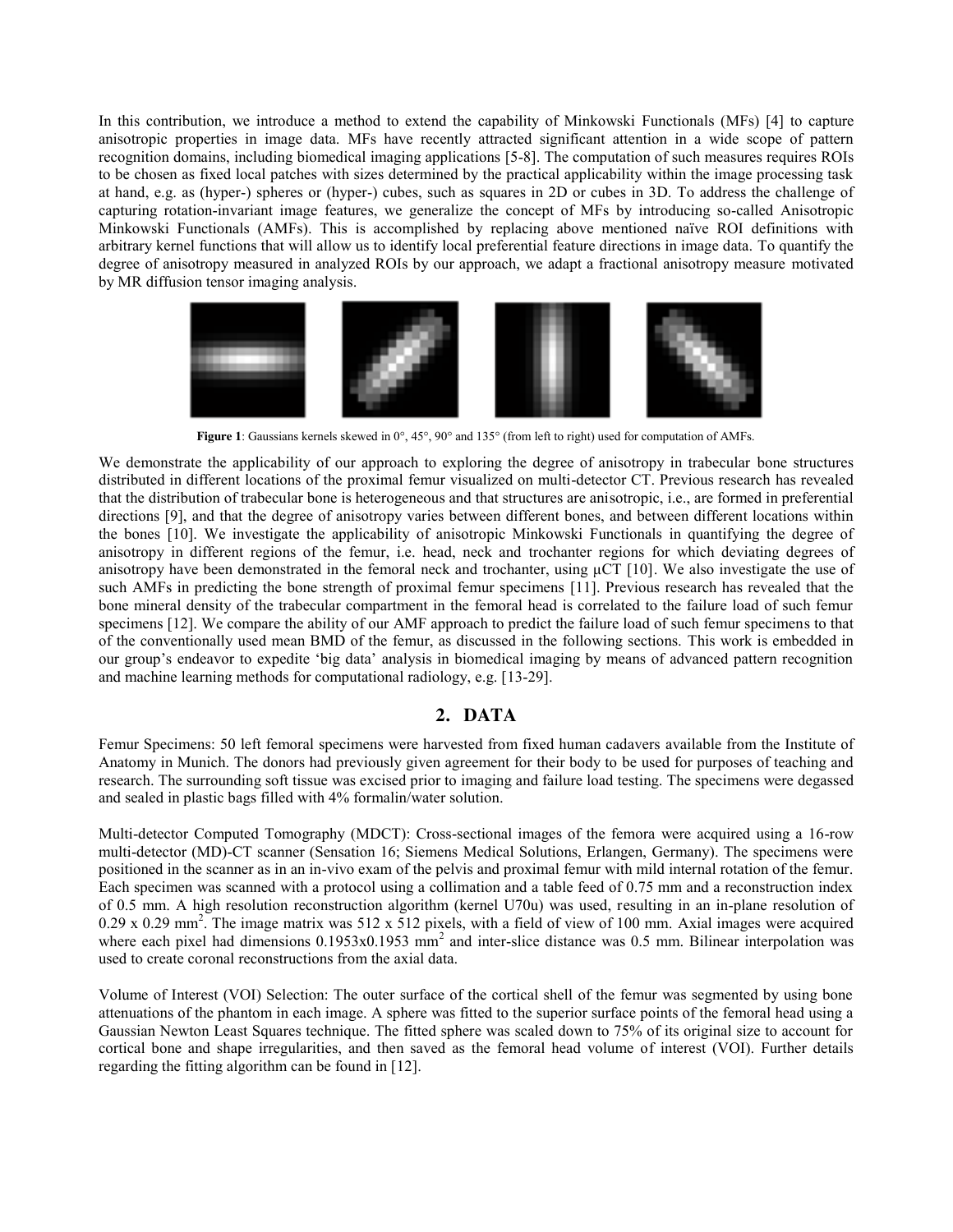

**Figure 2:** LEFT – Coronal reconstruction of femur with ROIs in head (central, light blue), head(medial, dark blue), neck (medial, dark green), neck (lateral, light green) and trochanter (red). MIDDLE – Map of FA values; dark areas correspond to isotropic regions while bright areas correspond to anisotropic regions. RIGHT – Color coded direction map for pixels with FA > 0.03; red corresponds to  $0^{\circ}$ , green to  $60^{\circ}$  and blue to 120°.

BMD Measurements: Pixel attenuations in Hounsfield units (HUs) were converted into BMD (mg/cm<sup>3</sup>) using the calibration phantom with properties,  $HA_W = 0$  mg/cm<sup>3</sup> and  $HA_B = 200$  mg/cm<sup>3</sup> (hydroxyapatite for the water-like and the bone-like phase, respectively). If the HU for the water-like and bone-like portions of the phantom are  $HU<sub>w</sub>$  and  $HU<sub>B</sub>$ respectively, then one use the previously proposed linear relationship between BMD and HU [11] to calculate the BMD at each voxel as -

$$
BMD = [HAB - HAw / (HUB - HUw)] * (HU - HUw).
$$
\n(1)

Biomechanical Tests: The failure load was assessed using a side-impact test, simulating a lateral fall on the greater trochanter as described previously [11-12,30]. Briefly, the femoral shaft and head faced downward and the load was applied on the greater trochanter using a universal materials testing machine (Zwick 1445, Ulm, Germany) with a 10 kN force sensor and dedicated software. The failure load was defined as the peak of the load-deformation curve.

## **3. METHODS**

#### **3.1 Minkowski Functionals**

Minkowski Functionals (MF) are used to characterize morphological properties of binary images i.e. shape (geometry) and connectivity (topology) [4]. Three MF features i.e. area, perimeter and Euler characteristic can be calculated from binary images as follows –

$$
MF_{area} = n_s, \tag{2}
$$

 $MF_{perimeter} = -4n_s + 2n_e,$  (3)

$$
MF_{Euler} = n_s - n_e + n_v, \tag{4}
$$

where " $n_s$ " is the total number of white pixels, " $n_e$ " is the total number of edges and " $n_v$ " is the number of vertices. The area feature records the number of white pixels in the binary image, the perimeter measure calculates the length of the boundary of white pixel areas and the Euler characteristic is a measure of connectivity between the white pixel regions.

#### **3.2 Anisotropic Minkowski Functionals**

We introduce anisotropy in the computation of Minkowski Functionals through the use of kernels that provide weights for each of the white pixels, edges and vertices. Although any anisotropic kernel function may be chose, we use Gaussians skewed in the 0°, 45°, 90° and 135° directions to provide a directionally-dependent weighting in the computation of Minkowski Functionals. Examples of such skewed Gaussian kernels are shown in Figure 1. In this study, we fixed the ratio of the major-to-minor radii of the skewed Gaussian to 1:4. The weights for the vertices, edges and white pixels are determined as follows  $- (1)$  for each vertex, the average weight of surrounding four pixels, (2) for each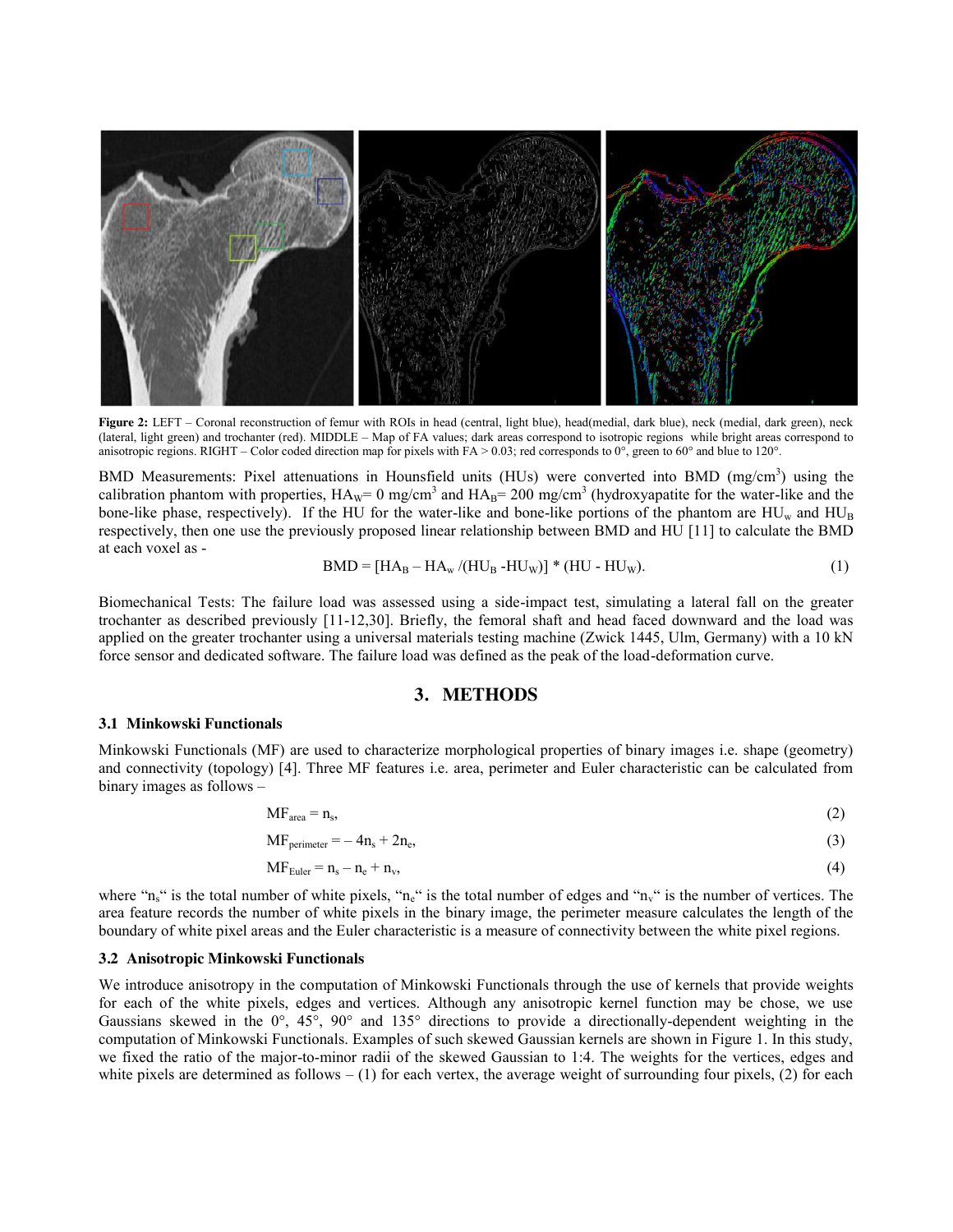edge, the average weight of the two pixels on either side, and (3) for each white pixel, the corresponding weight from the kernel. Thus, four anisotropic measures are computed for each Minkowski Functional outlined in section 1.1.



**Figure 3**: LEFT Column – FA histograms for head (top), neck(middle) and trochanter (bottom) regions. RIGHT Column – Direction histograms for head (top), neck (middle) and trochanter (bottom) regions. All histograms were derived from AMF Euler characteristic. Note that the FA histogram for the trochanter region exhibits a greater fraction of isotropic pixels than other regions. The direction histogram for the neck region shows a strong preference for the ~60° direction which is also see on the MDCT image in Fig. 2.

#### **3.3 Computation of Anisotropic Minkowski Functionals**

Since the ROIs in this study were gray-level images, they were subject to binarization with several thresholds. For each binary image obtained, we computed anisotropic Minkowski Functionals in four directions for a square neighborhood of 5x5 pixels centered on every white pixel. Thus each white pixel is now represented by 4 anisotropic measures for each Minkowski Functional.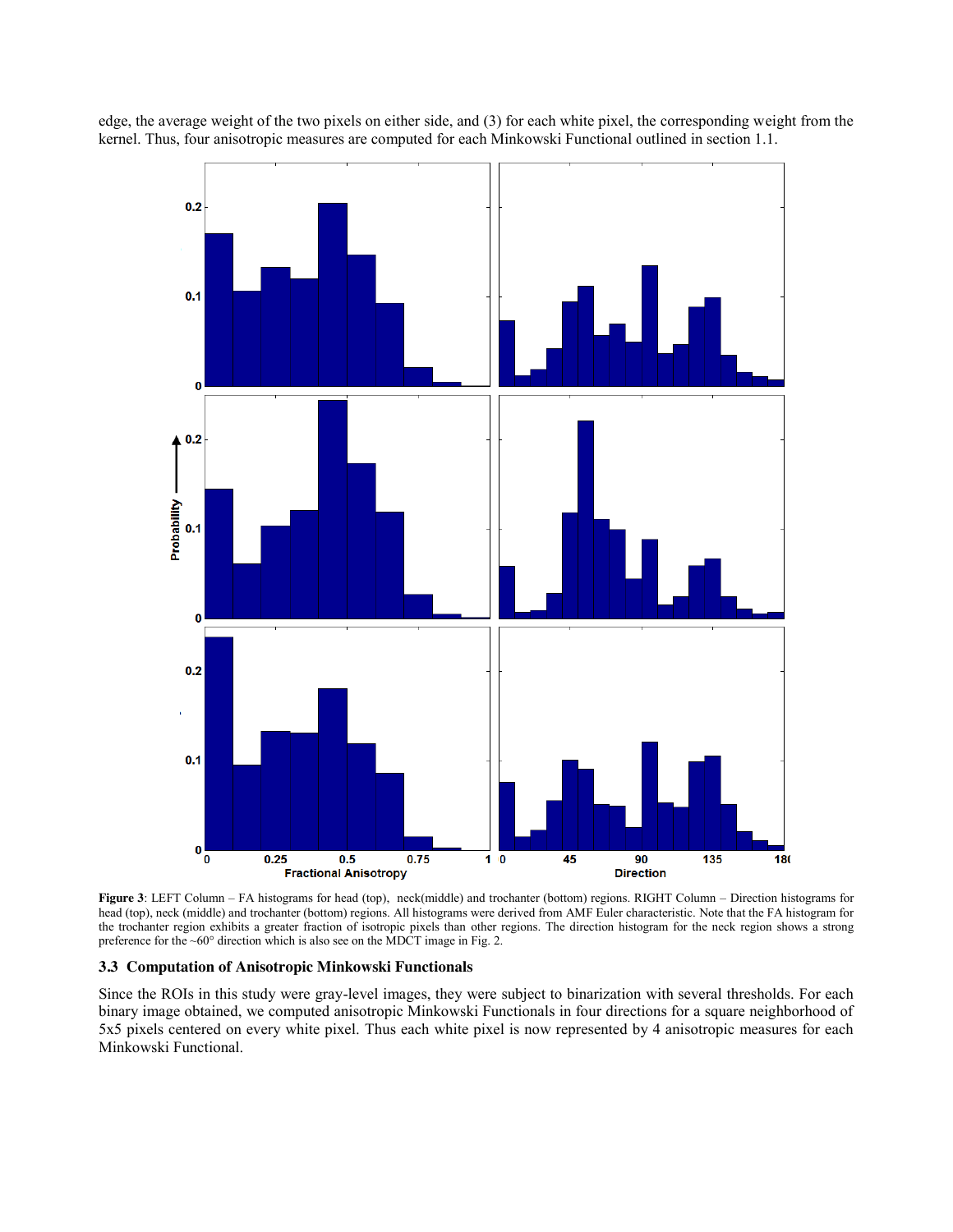#### **3.4 Measures of Anisotropy**

Once the four directional Minkowski Functionals for a certain measure (eg. Area) are computed for a certain pixel, the magnitude and direction are used to generate 2-D Cartesian coordinates. The four measures are duplicated by mirroring them in the opposite direction to generate a set of eight 2-D coordinates. Principal Component analysis is performed with these eight points to determine the eigenvalues and the corresponding eigenvectors of the point-spread.

We propose to capture the direction of anisotropy by the eigenvector associated with the largest eigenvalue. We further propose to evaluate the anisotropy using a Fractional Anisotropy (FA) measure. For eigenvalues  $\lambda_1$  and  $\lambda_2$ ,

$$
FA = \frac{\sqrt{(\lambda_1 - \lambda_2)^2}}{\sqrt{(\lambda_1)^2 + (\lambda_2)^2}},\tag{5}
$$

where a value of 0 indicates perfect isotropy while 1 indicates perfect anisotropy in a specific direction. Such an FA measure is computed for each white pixel on every binary image; the FA values for black pixels (background) is set to 0.

In order to combine the FA information computed from all thresholded images, we then assign each pixel the maximum FA value from all the thresholded images. The direction associated with that FA value is also assigned to the pixel. *W*e specified an empiric threshold of 0.03 for FA values; pixels with smaller FA were considered to be near isotropic and not assigned a direction. The results of FA and direction assignments are shown in Figure 2.

## **3.5 Quantative Analysis**

- 1. We examined the distribution of anisotropic structures in five ROIs extracted from the following regions of the proximal femur – (1) head (central), (2) head (medial), (3) neck (medial), (4) neck (lateral) and (5) trochanter. Distributions of FA values and angle assignments from different ROIs were converted to distributions of zero mean and unit standard deviation and then compared using a *t*-test.
- 2. We investigated the use of features derived from AMFs, i.e. histograms of the distribution of FA and angles, extracted from the femoral head of 50 proximal specimens to predict bone strength (failure load). The ability of such features was compared to the previously proposed mean BMD of the femoral head and multi-regression was used to for the machine learning task. Statistical significance was established using the Wilcoxon signed-rank test.
- 3. We also compared the use of isotropic kernels for extracting Minkowski Functionals to the use of our anisotropic kernels to further analyze the impact of using our approach in characterizing the trabecular bone compartment in the femoral head.

## **4. RESULTS**

We observed significant differences between the head, neck and trochanter regions in terms of their FA and direction histograms, as seen in Figure 3. The FA histogram for the trochanter exhibited a much larger fraction of "near-isotropic" pixels (first bin of histogram in Figure 1 left column), i.e. pixels where the structures in the surrounding kernel-defined neighborhood were considered "near-isotropic", while both the head and neck regions exhibited a greater fraction of anisotropic pixels. The direction histogram of the neck region indicated a strong preferential direction among the anisotropic pixels, while the same for the head region displayed a more random distribution of direction.

In terms of bone strength prediction, we noted a significant improvement in performance when using the direction histogram derived from AMF feature Euler Characteristic to characterize the trabecular bone micro-architecture in comparison to using the conventionally used mean BMD (*p < 0.001*). While the best performance was achieved with perimeter-angle, a general improvements in performance was noted with other features derived from AMFs such as perimeter (both FA and direction histogram) and area (FA histogram), as seen in Figure 4.

Finally, we found that the best AMF feature (direction histogram derived from Euler characteristic) also outperforms all MFs extracted with isotropic kernel (square kernel with no Gaussian). However, the feature vectors derived from isotropic MFs also exhibited an improvement in prediction performance over using mean BMD alone (*p < 0.001*), as seen in Figure 4.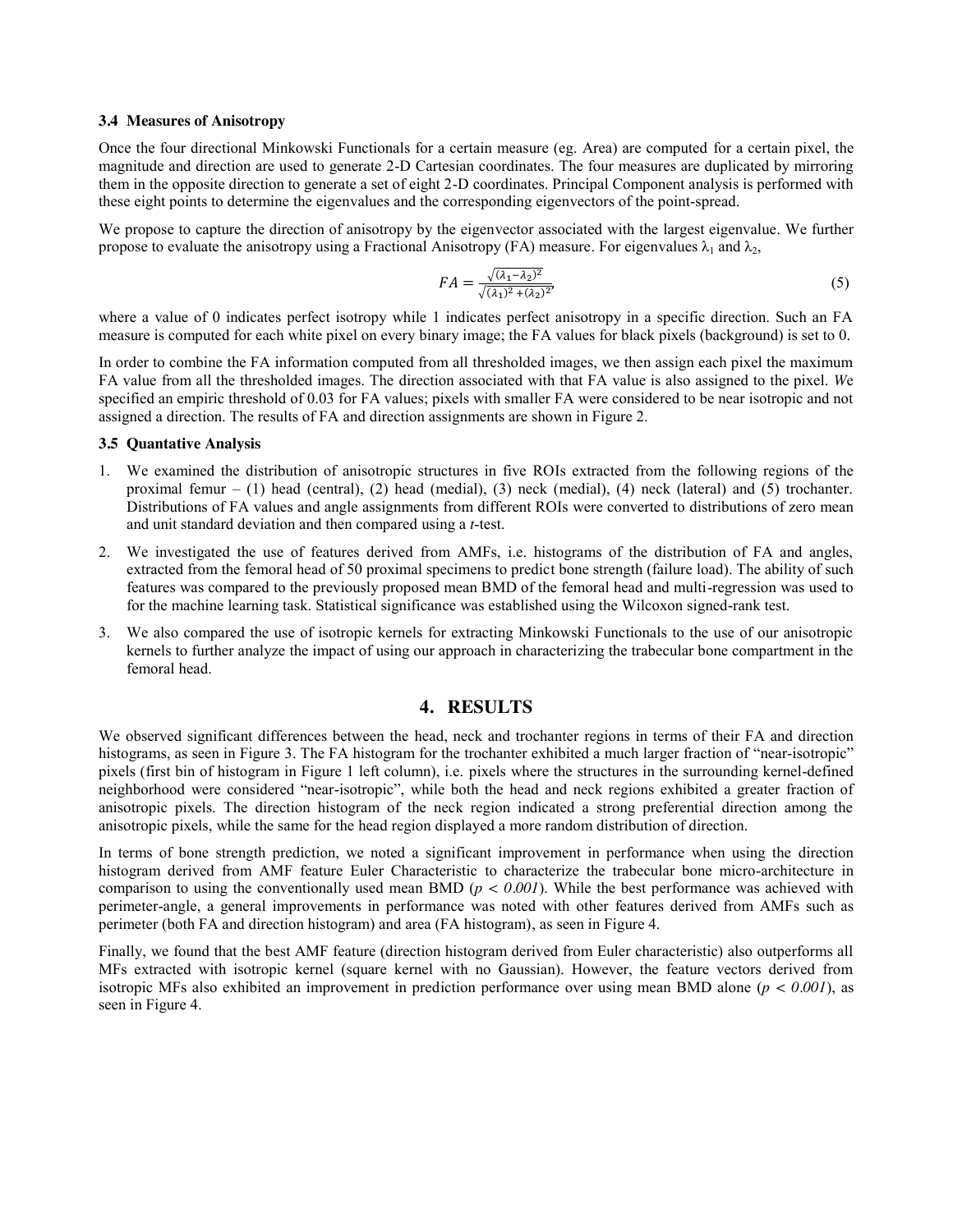#### **5. DISCUSSION**

While Minkowski Functionals have been previously applied in several medical image processing contexts [5-8], we have proposed a method to extend the capability of such measures to capture anisotropic properties in image data. We accomplish this through the introduction of anisotropic Minkowski Functionals where the ROIs used to compute such measures are defined by arbitrary kernel functions that allow the identification of local preferential feature directions in image data. We also propose a fractional anisotropy measure adapted from MR diffusion tensor imaging to quantify the degree of anisotropy measured in ROIs using such anisotropic Minkowski Functionals. Our method can be extended in multiple ways, e.g. inclusion of 3D anisotropy measures, use of different kernel functions or other anisotropy measures.



**Figure 4**: Comparison of prediction performance (RMSE) for mean BMD, feature vectors derived from AMFs, and feature vectors derived from isotropic MFs (extracted from the femoral head) when used in conjunction with multi-regression. For each RMSE distribution, the central mark corresponds to the median and the edges are the 25th and 75th percentile. As noted here, all AMF-derived feature vectors outperform the conventionally-used mean BMD. The best performance is achieved with the angle feature vector of AMF perimeter which significantly outperforms all feature vectors derived from isotropic MFs (*p < 0.01*).

We demonstrate the applicability of our approach to exploring the degree of anisotropy in trabecular structures distributed in different portions of the proximal femur visualized on multi-detector CT. Our results suggest that differences in orientation of the trabecular bone micro-architecture in different regions of the proximal femur can be visualized and quantified through such anisotropic Minkowski Functionals. We specifically note that certain findings, such as a high incidence of anisotropic structures in the head and neck regions when compared to the trochanter, and the preferential orientation of structures in the neck when compared to the head region, are in agreement with other studies such as [10,12]. Such an approach has significant potential for quantifying trabecular bone micro-structure and maybe used in addition to conventionally computed density measures such as bone mineral density or bone volume fraction; such measures could serve as diagnostic markers for detection or monitoring of osteoporosis.

We also investigated the use of feature vectors derived from AMFs, i.e. histograms of angles and FA values computed using area, perimeter and Euler characteristic within the femoral head, in their ability to predict bone strength of proximal femur specimens. Our results suggest that such feature vectors, specifically the direction histogram derived from AMF Euler Characteristic, are able to exhibit significant improvements in prediction performance over conventionally used mean BMD ( $p < 0.001$ ), when used in conjunction with multi-regression. This can be attributed to the ability of AMFs to characterize the inherent anisotropy in the trabecular bone micro-architecture; such properties are not adequately captured by mean BMD. We further investigated the use of isotropic MFs, i.e. Minkowski Functionals computed using isotropic square kernels. We do note some improvements in prediction performance over the previously used mean BMD, which suggests that such topological texture feature vectors contribute to an improved characterization of the femoral trabecular bone compartment. However, they still do not account for anisotropy of the structures as evidenced by their poorer performance when compared to AMFs.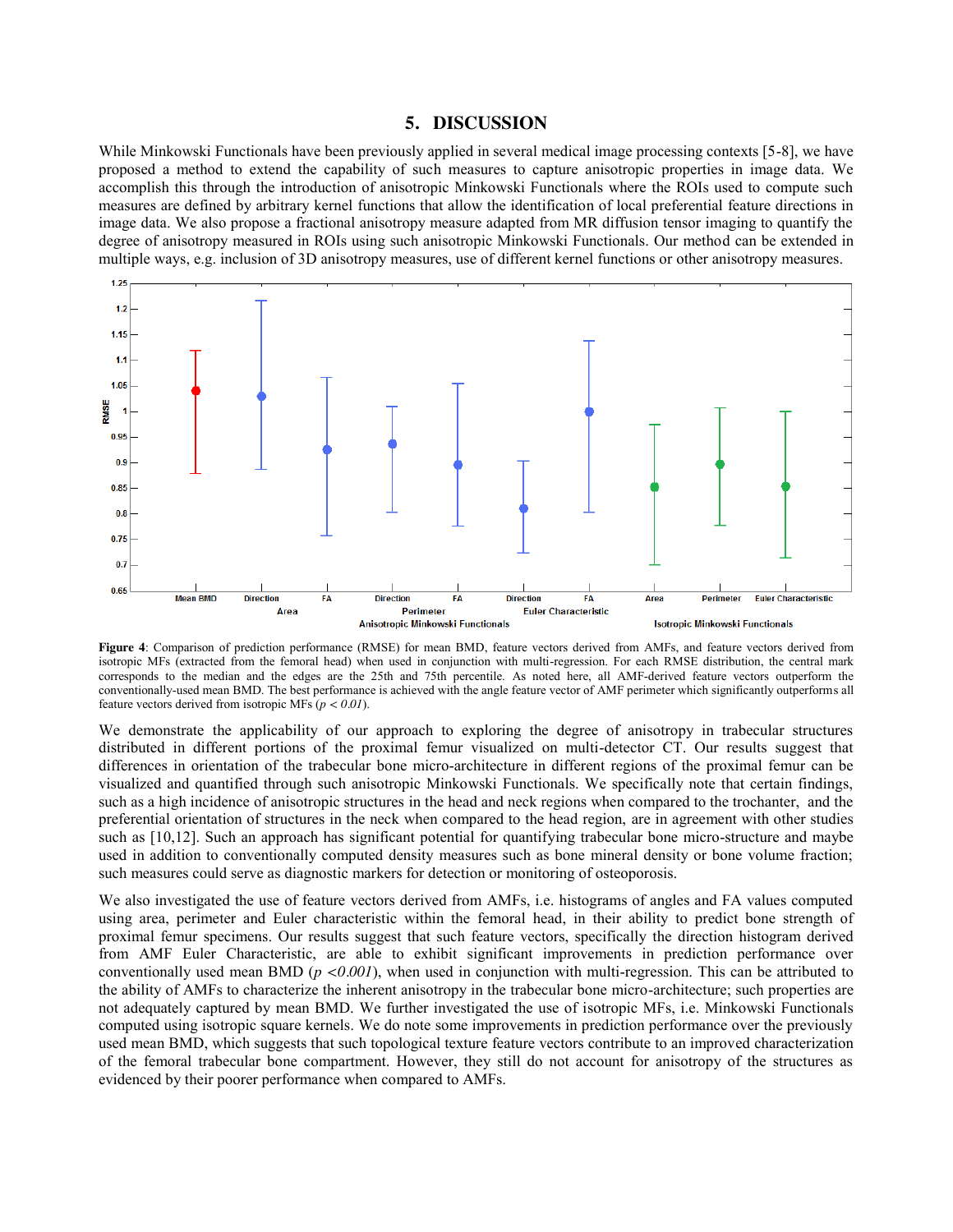#### **6. CONCLUSION**

This study presents a new approach to computing anisotropic Minkowski Functionals for purposes of capturing anisotropic properties of local tissue structure. We also present a novel approach to quantifying the degree of anisotropy in image data analyzed with our approach through a fractional anisotropy measure. We demonstrate the feasibility of our approach in quantifying the anisotropic properties of trabecular bone extracted from different regions of the proximal femur as imaged by multi-detector CT and show agreement with previous studies that have used  $\mu$ CT. Our results further suggest that features derived from such AMFs can also contribute to improvements in evaluating bone strength and fracture risk in the proximal femur.

# **7. ACKNOWLEDGEMENTS**

This research was funded in part by the National Institute of Health (NIH) Award R01-DA-034977, the Harry W. Fischer Award of the University of Rochester, the Clinical and Translational Science Award 5-28527 within the Upstate New York Translational Research Network (UNYTRN) of the Clinical and Translational Science Institute (CTSI), University of Rochester, and by the Center for Emerging and Innovative Sciences (CEIS), a NYSTAR-designated Center for Advanced Technology. The content is solely the responsibility of the authors and does not necessarily represent the official views of the National Institute of Health. We would like to thank M.B. Huber from Department of Imaging Sciences at University of Rochester, Rochester, NY USA, J. Carballido-Gamio, S. Majumdar and T.M. Link from Department of Radiology & Biomedical Imaging at University of California, San Francisco, CA, USA, and J.S. Bauer and T. Baum from Institute of Diagnostic Radiology, Technical University of Munich, Munich, Germany, for their assistance with the data acquisition, VOI annotation, and other intellectual support.

This work is not being and has not been submitted for publication or presentation elsewhere.

#### **REFERENCES**

- [1] Haralick, R.M., Shanmugam, K., and Dinstein, I., "Textural features for image classification," IEEE Trans. Syst., Man. Cybern. 3(6): 610-621 (1973).
- [2] Haralick, R.M. "Statistical and Structural Approaches to Texture," Proceedings of IEEE 67(5):786-804 (1979).
- <sup>[3]</sup> Radunovic, D.P., "Wavelets From Math to Practice," Springer-Verlag, Berlin, ISBN 978-3-642-00613-5 (2009).<br><sup>[4]</sup> Michielsen, K., and Raedt, H.D. "Integral-geometry morphological image analysis." Physics Reports 34
- [4] Michielsen, K., and Raedt, H.D., "Integral-geometry morphological image analysis," Physics Reports 347(6): 461- 538 (2001).
- [5] Huber, M.B., Nagarajan, M.B., Leinsinger, G., Eibel, R., Ray, L.A., and Wismüller, A., "Performance of topological texture features to classify fibrotic interstitial lung disease patterns," Medical Physics 38(4): 2035-2044 (2011).
- [6] Boehm, H.F., Vogel, T., Panteleon, A., Burklein, D., Bitterling, H., and Reiser, M.F., "Differentiation between postmenopausal women with and without hip fractures: enhanced evaluation of clinical DXA by topological analysis of the mineral distribution in the scan images," Osteoporosis International 18(6): 779-787 (2007).
- [7] Räth., C., Monetti, R.A., Bauer, J., Sidorenko, I., Müller, D., Matsuura, M., Lochmüller, E., Zysset, P., and Eckstein, F., "Strength through structure: visualization and local assessment of the trabecular bone structure," New Journal of Physics 10, (2008).
- [8] Nagarajan, M.B., Huber, M.B., Schlossbauer, T., Leinsinger, G., Krol, A., and Wismüller, A., "Classification of small lesions in dynamic breast MRI: Eliminating the need for precise lesion segmentation through spatio-temporal analysis of contrast enhancement," Machine Vision and Applications, (2012). DOI:10.1007/s00138-012-0456-y
- [9] Belinhaa, J., Jorge, R.M.N., and Dinis, L.M.J.S, "Bone tissue remodelling analysis considering a radial point interpolator meshless method," Engineering Analysis with Boundary Elements 36(11): 1660-1670, (2012).
- [10] Eckstein, F., Matsuura, M., Kuhn, V., Priemel, M., Müller, R., Link, T.M., and Lochmüller, E.M., "Sex differences of human trabecular bone microstructure in aging are site-dependent," Journal of Bone Miner Research 22(6): 817- 824 (2007).<br><sup>[11]</sup> Eckstein, F., Wunderer, C., Boehm, H., Kuhn, V., Priemel, M., Link, T.M., Lochmüller E.M., "Reproducibility and
- side differences of mechanical tests for determining the structural strength of the proximal femur," Journal of Bone Mineral Research 19(3): 379-85 (2004).